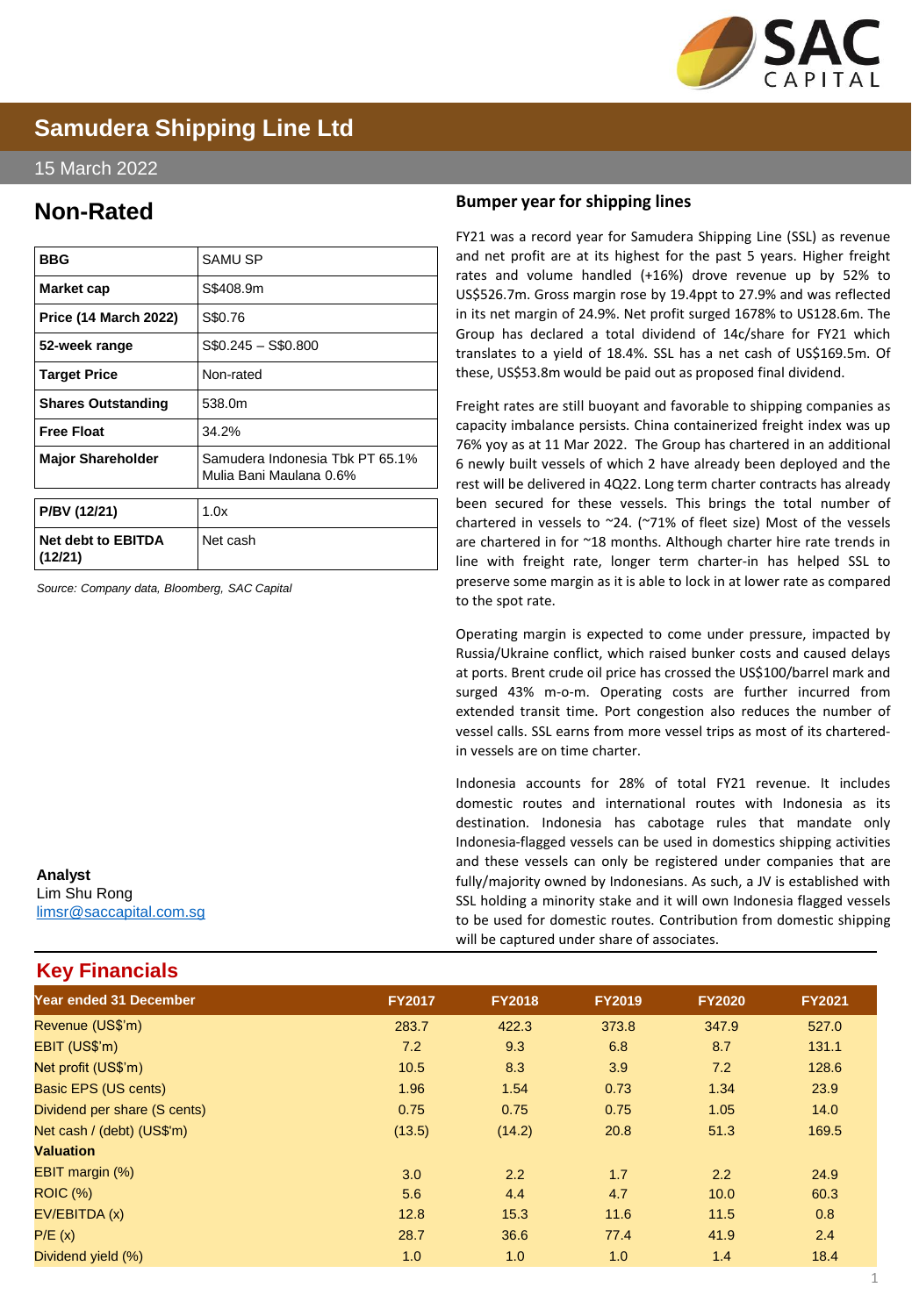

## **P&L statement**

| YE 31 Dec<br><b>US\$'m</b>         | <b>FY2017A</b> | <b>FY2018A</b> | <b>FY2019A</b> | <b>FY2020A</b> | <b>FY2021A</b> |
|------------------------------------|----------------|----------------|----------------|----------------|----------------|
| Revenue                            | 384.6          | 422.3          | 373.8          | 347.9          | 527.0          |
| Cost of goods<br>sold              | (362.3)        | (400.7)        | (355.9)        | (318.3)        | (380.0)        |
| Gross profit                       | 22.3           | 21.6           | 17.9           | 29.6           | 146.9          |
| Other income                       | 2.9            | 2.7            | 3.6            | 1.6            | 4.4            |
| Marketing<br>expenses              | (7.7)          | (8.7)          | (7.3)          | (7.6)          | (8.7)          |
| Admin expenses                     | (5.7)          | (5.8)          | (5.1)          | (5.2)          | (7.4)          |
| Other expenses<br><b>EBIT</b>      | (0.1)<br>11.7  | (0.5)<br>9.3   | (2.8)<br>6.3   | (10.7)<br>7.6  | (4.2)<br>131.1 |
| Finance<br>expenses                | (1.7)          | (1.8)          | (2.9)          | (1.6)          | (2.8)          |
| Share of profits<br>from associate | 0.7            | 0.8            | 1.5            | 1.8            | 2.3            |
| <b>Profit before</b><br>income tax | 10.7           | 8.2            | 4.9            | 7.8            | 130.6          |
| Income tax<br>expense              | (0.3)          | (0.5)          | (0.7)          | (0.5)          | (0.6)          |
| <b>NCI</b>                         | (0.1)          | (0.5)          | 0.3            | 0.0            | 1.5            |
| <b>PATMI</b>                       | 10.5           | 8.3            | 3.9            | 7.2            | 128.6          |

#### **Balance Sheet YE 31 Dec**

| $1 - 31$ Dec<br>US\$'m                  | <b>FY2017A</b> | <b>FY2018A</b> | <b>FY2019A</b> | <b>FY2020A</b> | <b>FY2021A</b> |
|-----------------------------------------|----------------|----------------|----------------|----------------|----------------|
| Inventories                             | 2.4            | 2.0            | 1.6            | 1.7            | 1.5            |
| Trade and other<br>receivables          | 58.7           | 70.9           | 60.4           | 53.8           | 113.5          |
| Other receivables                       | 2.1            | 3.1            | 2.9            | 2.1            | 1.8            |
| Prepaid op                              |                |                |                |                |                |
| expenses                                | 9.2            | 9.8            | 11.7           | 9.0            | 19.8           |
| Others                                  | 11.4           | 17.7           | 13.9           | 14.8           | 22.1           |
| Cash                                    | 49.6           | 28.8           | 56.5           | 80.8           | 187.2          |
| Assets classfied<br>as held for sale    | 6.4            | 0.0            | 0.0            | 13.2           | 0.0            |
| <b>Total current</b>                    | 139.8          | 132.4          | 147.1          | 175.5          | 345.9          |
| assets<br>Intangible assets             | 0.0            | 0.1            | 0.1            | 1.1            | 0.7            |
| Investment in                           |                |                |                |                |                |
| associate<br>Investment                 | 9.6            | 12.0           | 14.2           | 15.7           | 17.5           |
| properties                              | 0.6            | 0.6            | 1.2            | 1.0            | 1.0            |
| PPE                                     | 152.7          | 144.6          | 115.6          | 85.6           | 67.0           |
| ROU                                     | 0.0            | 0.0            | 7.9            | 63.9           | 139.3          |
| Others                                  | 0.6            | 0.0            | 0.0            | 0.0            | 0.0            |
| Deferred tax<br>assets                  | 0.0            | 0.1            | 0.1            | 0.1            | 0.1            |
| Total non-current                       | 163.6          | 157.4          | 139.1          | 167.4          | 225.6          |
| assets<br><b>Total assets</b>           | 303.4          | 289.8          | 286.2          | 342.8          | 571.5          |
| Lease liabilities                       | 0.0            | 0.0            | 3.0            | 11.2           | 65.5           |
| Trade and other                         |                |                |                |                |                |
| payables                                | 23.9           | 25.7           | 23.6           | 18.4           | 28.9           |
| Other payables                          | 25.4           | 24.5           | 22.5           | 29.2           | 58.9           |
| and accruals                            |                |                |                |                |                |
| <b>Borrowings</b>                       | 16.9           | 8.9            | 6.7            | 9.8            | 5.2            |
| Others                                  | 1.1            | 1.3            | 0.9            | 0.2            | 0.4            |
| Finance leases<br>Income tax            | 0.0            | 0.0            | 0.0            | 0.0            | 0.0            |
| payable                                 | 1.3            | 1.2            | 1.0            | 1.4            | 1.4            |
| <b>Total current</b><br>liabilities     | 68.5           | 61.6           | 57.8           | 70.1           | 160.3          |
| Deferred tax                            | 0.0            | 0.0            | 0.0            | 0.0            | 0.0            |
| liabilities<br>Lease liabilities        | 0.0            | 0.0            | 5.9            | 53.2           | 75.0           |
| Others                                  | 0.7            | 0.7            | 1.1            | 1.7            | 1.2            |
| Borrowings                              | 46.3           | 34.2           | 28.2           | 19.8           | 12.4           |
| <b>Total non-current</b><br>liabilities | 47.0           | 34.9           | 35.2           | 74.7           | 88.7           |
| <b>Total liabilities</b>                | 115.5          | 96.5           | 93.0           | 144.8          | 249.0          |
| Share capital                           | 68.8           | 68.8           | 68.8           | 68.8           | 68.8           |
| <b>Treasury shares</b>                  | (0.2)          | (0.2)          | (0.2)          | (0.2)          | (0.2)          |
| Retained earnings                       | 115.8          | 121.0          | 122.8          | 127.1          | 249.4          |
| Other reserves                          | (1.3)          | (0.6)          | (0.9)          | (0.3)          | 0.5            |
| Equity                                  |                |                |                |                |                |
| attributable to<br>owners of the        | 183.1          | 189.1          | 190.4          | 195.4          | 318.5          |
| Company                                 |                |                |                |                |                |
| NCI                                     | 4.8            | 4.3            | 2.7            | 2.6            | 3.9            |
| <b>Total equity</b>                     | 187.8          | 193.4          | 193.2          | 198.0          | 322.4          |
|                                         |                |                |                |                |                |

# **Samudera Shipping Line Ltd**

| <b>Ratio</b>                 |                |                |                |                |                |
|------------------------------|----------------|----------------|----------------|----------------|----------------|
| YE 31 Dec<br>US\$'m          | <b>FY2017A</b> | <b>FY2018A</b> | <b>FY2019A</b> | <b>FY2020A</b> | <b>FY2021A</b> |
| Profitability (%)            |                |                |                |                |                |
| Gross margin                 | 6%             | 5%             | 5%             | 9%             | 28%            |
| Profit before tax margin     | 3%             | 2%             | 1%             | 2%             | 25%            |
| Liquidity (x)                |                |                |                |                |                |
| Current ratio                | 2.0            | 2.2            | 2.5            | 2.5            | 2.2            |
| Quick ratio                  | 2.0            | 2.1            | $2.5\,$        | 2.5            | 2.1            |
| Interest coverage ratio      | 7.0            | 5.1            | 2.2            | 4.7            | 47.0           |
| Net Debt to Equity (%)       | 7%             | 7%             | $-11%$         | $-26%$         | $-53%$         |
| Valuation (x)                |                |                |                |                |                |
| P/E                          | 28.7           | 36.6           | 77.4           | 41.9           | 2.4            |
| P/B                          | 1.7            | 1.6            | 1.6            | 1.6            | 1.0            |
| EV/EBITDA                    | 12.8           | 15.3           | 11.6           | 11.5           | 0.8            |
| <b>Cash Conversion Cycle</b> |                |                |                |                |                |
| Trade receivable days        | 56             | 56             | 64             | 60             | 58             |
| Inventory days               | 2              | 2              | 2              | 2              | 2              |
| Trade payable days           | 24             | 23             | 25             | 24             | 23             |
| CCC days                     | 34             | 35             | 41             | 38             | 37             |

## **Cash Flow Statement**

| YE 31 Dec<br>S\$'m                          | <b>FY2017A</b> | <b>FY2018A</b> | <b>FY2019A</b> | <b>FY2020A</b> | <b>FY2021A</b> |
|---------------------------------------------|----------------|----------------|----------------|----------------|----------------|
| <b>PBT</b>                                  | 10.7           | 8.2            | 4.9            | 7.8            | 130.6          |
| Amortisation of                             | 0.0            | 0.0            | 0.1            | 0.2            | 0.6            |
| intangible assets<br>Depreciation of        | 12.9           | 11.4           | 9.2            | 8.0            | 6.3            |
| PPE<br>Depreciation of                      | 0.0            | 0.0            | 8.6            | 5.9            | 26.4           |
| ROU<br>Others                               | 1.0            | 0.9            | 2.5            | 10.7           | 1.5            |
| Interest expense                            | 1.7            | 1.8            | 2.9            | 1.6            | 2.8            |
| Interest income                             | (0.6)          | (0.7)          | (1.0)          | (0.7)          | (0.3)          |
| Share of results<br>of associate/JV         | (0.7)          | (0.8)          | (1.5)          | (1.8)          | (2.3)          |
| Operating cash<br>flow before WC<br>changes | 25.0           | 20.9           | 25.6           | 31.8           | 165.5          |
| Inventories                                 | 0.2            | 0.4            | 0.4            | (0.0)          | 0.2            |
| Trade receivables                           | (15.3)         | (12.6)         | 10.8           | 6.3            | (59.9)         |
| Trade payables                              | 2.9            | 1.8            | (2.0)          | (5.2)          | 10.4           |
| Others                                      | (1.4)          | (10.3)         | (0.0)          | 9.0            | 13.4           |
| Operating cash<br>flow after WC<br>changes  | 11.5           | 0.2            | 34.8           | 42.0           | 129.6          |
| Interest paid                               | (1.7)          | (1.8)          | (2.9)          | (1.6)          | (2.8)          |
| Income taxes<br>paid                        | (0.6)          | (0.5)          | (0.9)          | (0.2)          | (0.5)          |
| Net cash from<br>operating<br>activities    | 9.2            | (2.2)          | 31.0           | 40.2           | 126.3          |
| Purchase of PPE                             | (5.7)          | (4.1)          | (4.0)          | (1.8)          | (3.0)          |
| Purchase of<br>intangible asset             | (0.0)          | (0.1)          | (0.1)          | (1.3)          | (0.1)          |
| Others                                      | 15.1           | 8.4            | 21.5           | 2.4            | 26.9           |
| Net cash used in<br>investing<br>activities | 9.3            | 4.2            | 17.5           | (0.7)          | 23.8           |
| Proceeds from<br>bank borrowings            | 0.0            | 30.2           | 19.2           | 0.0            | 0.0            |
| Repayment of<br>bank borrowings             | (22.5)         | (50.1)         | (26.8)         | (6.5)          | (11.5)         |
| Dividends paid to<br>SH                     | (1.9)          | (3.0)          | (3.0)          | (2.9)          | (6.2)          |
| Others                                      | 1.7            | 4.1            | (10.9)         | (0.8)          | (23.5)         |
| Net cash from<br>financing<br>activities    | (22.8)         | (18.8)         | (21.5)         | (10.2)         | (41.2)         |
| Net<br>(decrease)/incre<br>ase in cash      | (4.3)          | (16.8)         | 27.0           | 29.3           | 108.9          |
| Cash at beginning<br>of financial year      | 42.0           | 37.9           | 20.7           | 47.8           | 77.0           |
| Foreign exchange<br>rate changes            | 0.2            | (0.4)          | 0.0            | (0.0)          | 0.2            |
| Cash at end of<br>financial year            | 37.9           | 20.7           | 47.8           | 77.0           | 186.1          |

2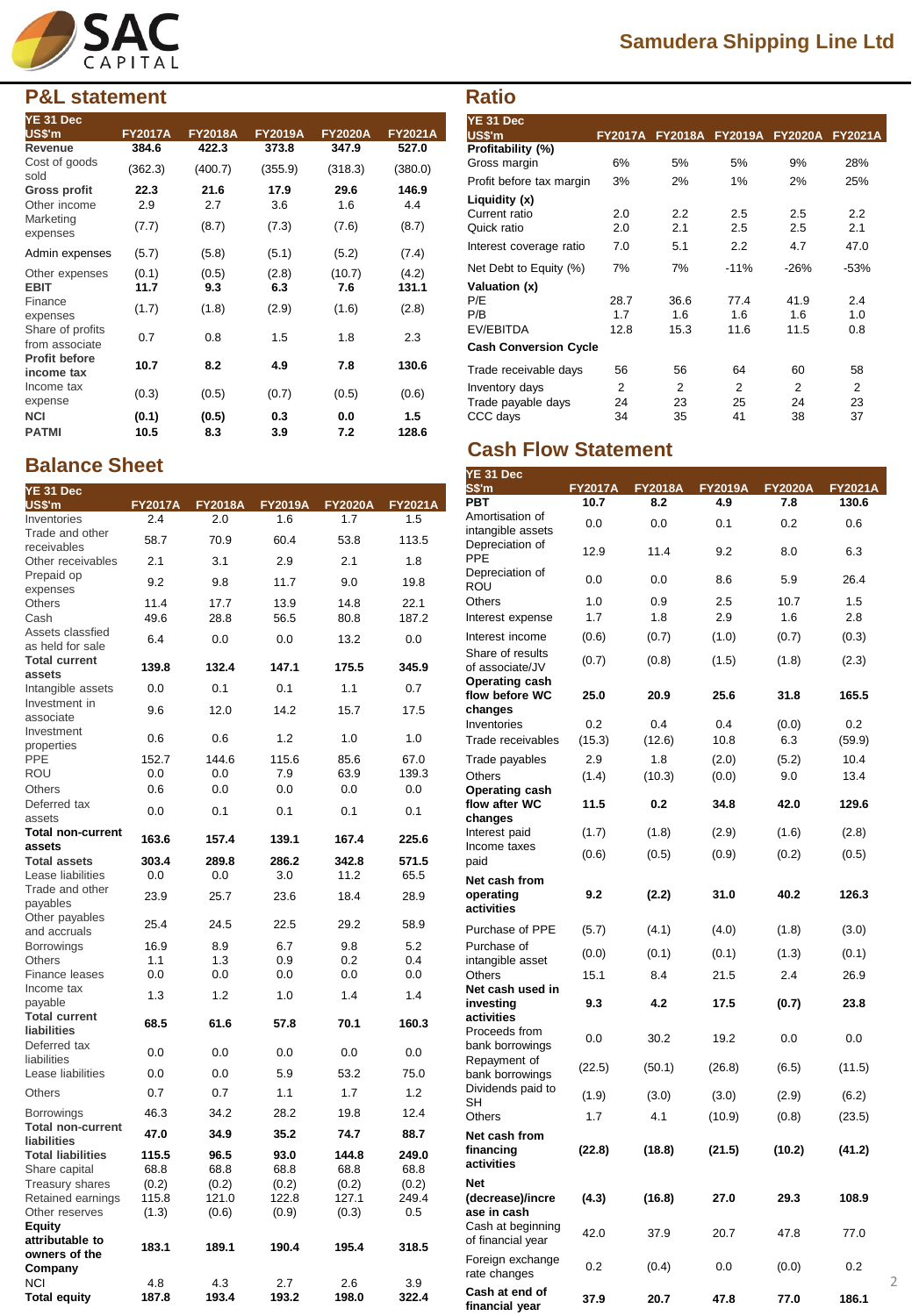

#### **DISCLAIMERS AND DISCLOSURES**

This report has been prepared and distributed by SAC Capital Private Limited ("**SAC Capital**") which is a holder of a capital markets services licence and an exempt financial adviser in Singapore.

This report has been prepared for the purpose of general circulation, we have not had regard to the specific investment objectives, financial situation, tax position or unique needs and constraints of any individual person or any specific group of persons and does not purport to be comprehensive or contain all necessary information which a prospective investor may require in arriving at an investment decision. Any prospective purchaser should make his own investigation of the securities and all information provided. Advice should be sought from a financial adviser regarding suitability, taking into account the specific investment objectives, financial situation or particular needs of the person in receipt of the recommendation, before a commitment to purchase is entered into.

This report does not constitute or form part of any offer or solicitation of any offer to buy or sell any securities. This report is confidential and the information in this report shall not be copied or reproduced in part or in whole, and save for the recipient of this report, shall not be disclosed to any other person without the prior written consent of SAC Capital. The distribution of this report outside the jurisdiction of Singapore is also strictly prohibited.

Whereas SAC Capital has not independently verified all the information set out in this report, all reasonable care and effort has been taken to ensure that the facts stated herein are accurate, this report might contain certain forward looking statements and forward looking financial information which are based on certain assumptions and involve known and unknown risks, uncertainties and other factors which may cause the actual results or performance of the subject company to be materially different from those expressed herein. Predictions, projections or forecasts of the economy or market trends are not indicative of the future performance of the subject company. The inclusion of such statements and information should not be regarded as a representation, warranty or prediction with respect to the accuracy of the underlying assumptions of the subject company or that the forecast results will or are likely to be achieved.

Our opinion and facts set out in this report are based on the market, economic, industry and other applicable conditions prevailing as at the date of the preparation of this report. Such conditions may change significantly over a relatively short period of time and we assume no responsibility to update, revise or reaffirm our opinion in light of any development subsequent to the publication of this report, that may or may not have affected our opinion contained herein.

This report contains forward-looking statement which are based on assumptions or forecasts and are subject to uncertainties which may result in the actual result or performance to be materially different from the opinion or facts set out herein. Caution should be exercised in placing undue reliance on such statements. such assumptions or forecasts may change over a relatively short period of time and we assume no responsibility to update, revise or reaffirm our opinion in light of any development subsequent to the publication of this report.

No representation or warranty, expressed or implied, is made and no responsibility is accepted by the company, SAC Capital, or any of their affiliates, advisers or representatives as to the fairness, accuracy, completeness or adequacy of such information or facts, in this report or any other written or oral information made available to any interested party or its advisers and any liability therefore is hereby expressly disclaimed.

SAC Capital and its associates, directors, and/or employees may have positions in the securities covered in the report and may also perform or seek to perform other corporate finance and/or capital markets related services for the company whose securities are covered in the report. SAC Capital and its related companies may from time to time perform advisory services or solicit such advisory services from the entity mentioned in this report ("**Other Services**"). This report is therefore classified as a non-independent report. However, the research professionals involved in the preparation of this report are independent of those possible or actual business relationships as they have not and will not participate in the solicitation or provision of such business.

As at the date of this report, SAC Capital does not have proprietary positions or interests in the subject company, except for:

| <b>Party</b> | <b>Quantum of position</b> |
|--------------|----------------------------|
| Nil          | Nil                        |

As at the date of this report, SAC Capital, has had business relations with the subject company within the past 12 months, as disclosed hereunder:

| <b>Nature of Business Relation</b>                                                                                    | Date of Business Relation |
|-----------------------------------------------------------------------------------------------------------------------|---------------------------|
| IFA to the Non-Interested Directors in relation to the<br>Proposed Investment and the proposed IPT General<br>Mandate | April 2021                |